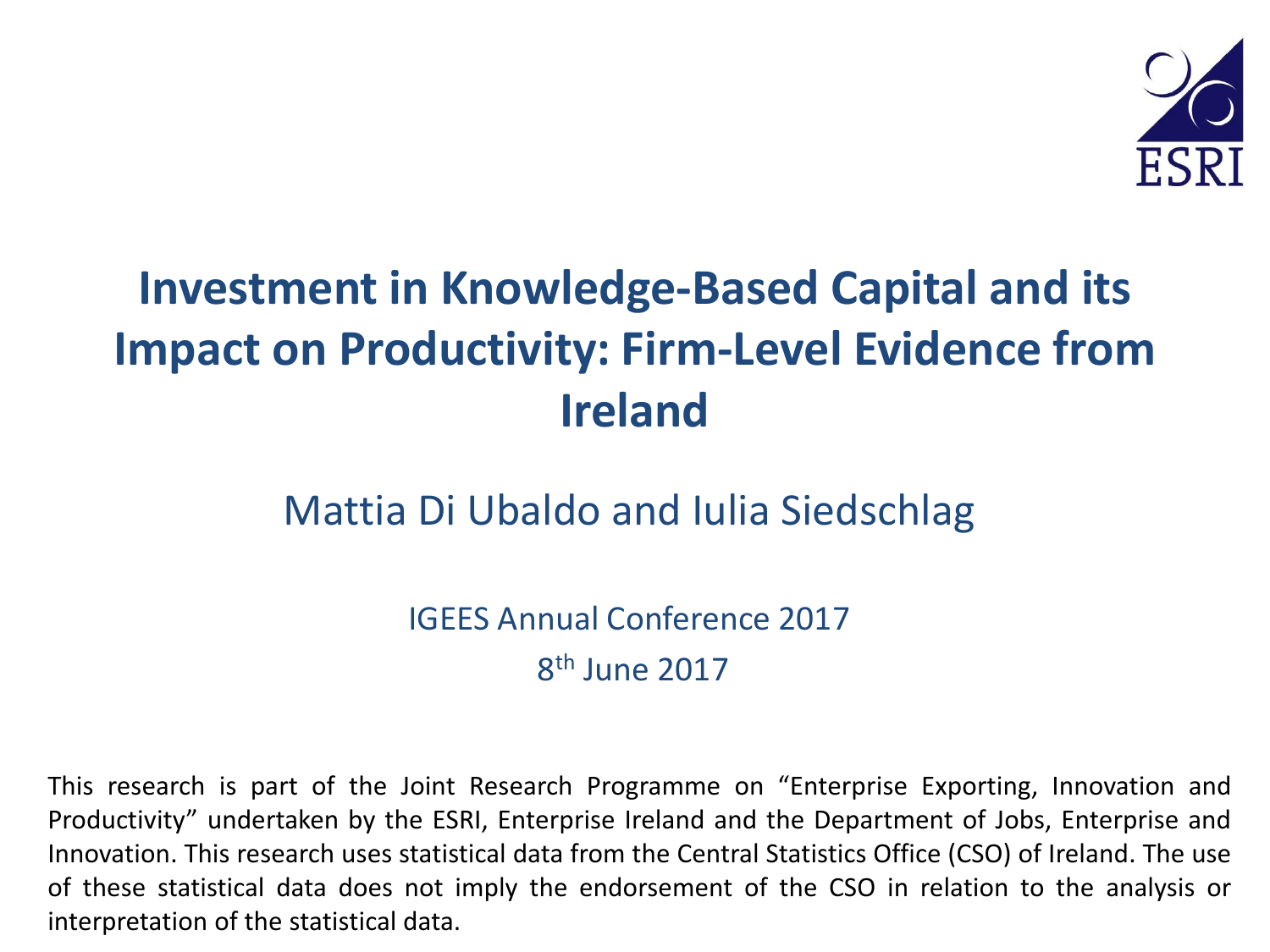### **Research and Policy Context**

- Investment in knowledge-based capital increasingly recognised as a major source of innovation and productivity growth
- Knowledge-based capital (KBC) a broad range of intangible assets beyond R&D (Corrado, Hulten, Sichel, 2005, 2009):
	- **Computerised information**: computer software and data sets
	- **Innovative property**: R&D and intellectual property assets
	- **Economic competencies**: branding, organisational know-how and firm-specific human capital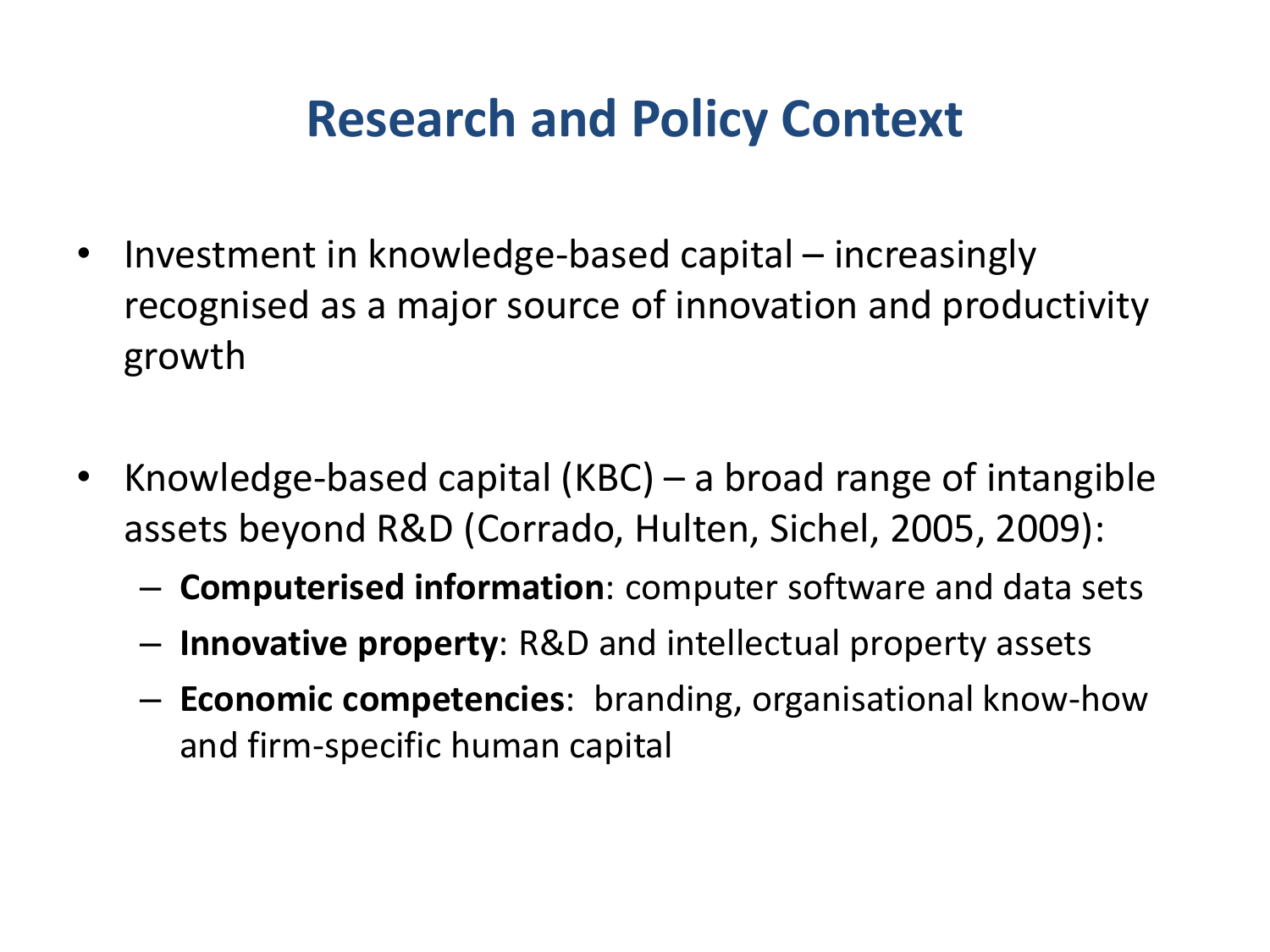## **The Impact of Investment in KBC on Productivity- Existing Firm-Level Evidence**

### • **UK - Riley and Robinson (2011)**

- Intangible assets embedded in knowledge workers (managers and marketing related; IT workers; R&D workers) are positively linked to productivity
- **Germany – Crass and Peters (2014)** 
	- Productivity is positively linked to investment in R&D, branding and firm-specific human capital
- **Spain – Higón, Gómez and Vargas (2017)**
	- Complementarities between investments in R&D and advertising; between investment in advertising and human capital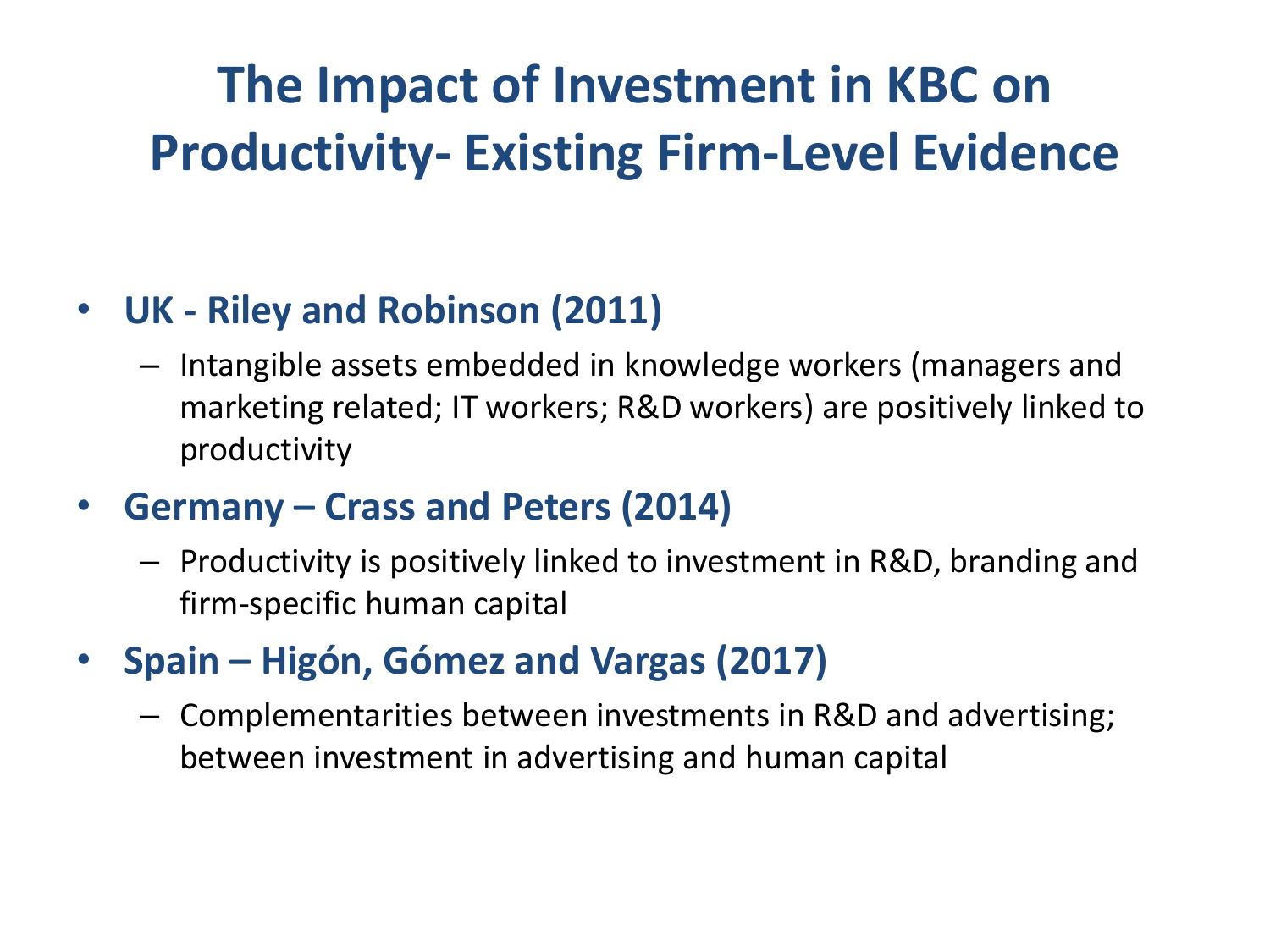### **Novelties of this Contribution**

- **Dynamic econometric model to estimate the relationship between investment in KBC and productivity** 
	- Accounts for productivity persistence and path-dependency
- **Allows for firm heterogeneity in the key relationships** 
	- Manufacturing vs services;
	- Irish-owned vs foreign-owned; SMEs vs large;
	- Exporters vs non-exporters
- **Evidence from a small open economy**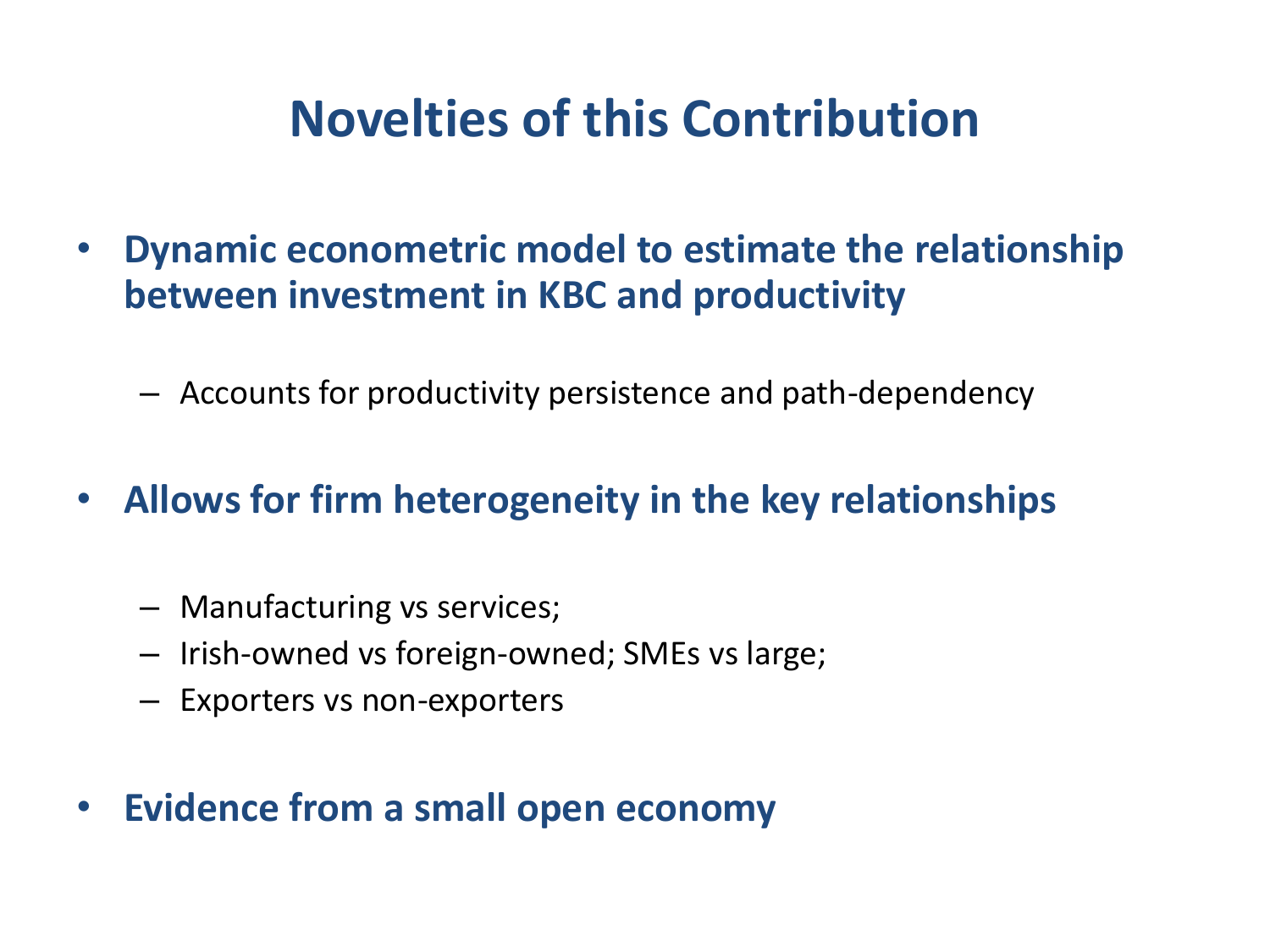### **Data**

- Two linked firm-level data sets provided by the Central Statistics Office
	- **Census of Industrial Production (CIP)**
		- Firms with activity in mining, manufacturing and utilities (NACE  $5 39$ ).
	- **Annual Service Inquiry (ASI)**
		- Firms with activity in service sectors (NACE 45 96)
- The reporting requirements restrict the analysed sample to firms with **20+**  employees, surveyed over **2006-2012**
	- **11,346** firms (38,647 firm-year observations)
	- **2419** from the CIP, **9052** from the ASI
	- **9935** Irish firms, **1817** foreign firms.
	- **8436** firms with 20-49 employees (*small*), **3904** firms with 50-249 employees (*medium*), **664** firms with over 250 employees (*large*)
- Key variables: turnover, employment, wages, changes in capital assets, purchases of materials and services, ownership and export activity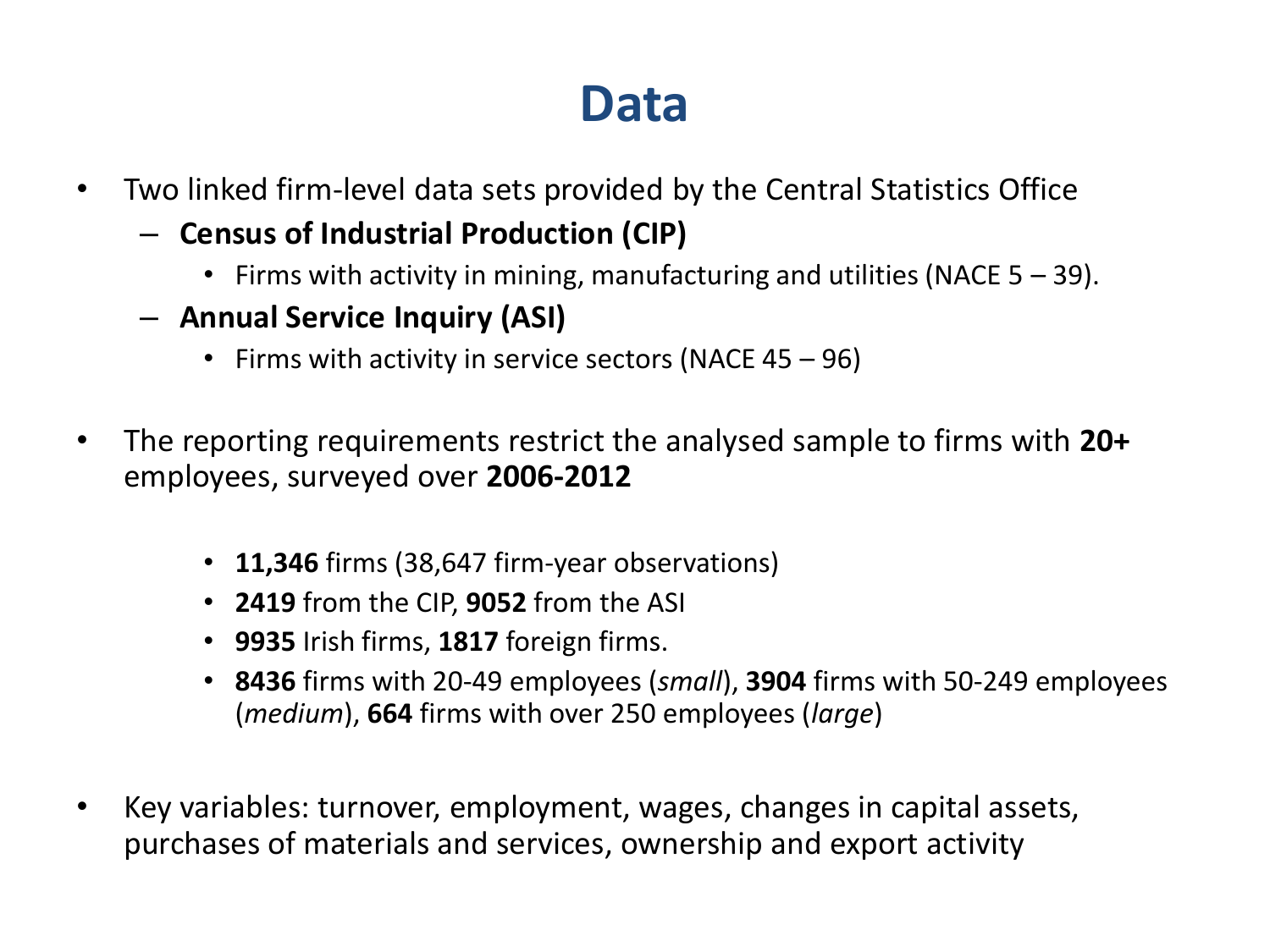### **Measuring Investment in KBC – using data from the CIP and ASI**

**Investment in computer software**: capital expenditure on computer software

**Investment in organisational capital and branding**: current expenditure on management and marketing fees

**Investment in intellectual property**: capital expenditure on patents, copyrights and licenses, current expenditures on royalties and licences

**Investment in R&D**: capital R&D expenditure, current expenditure on purchased R&D services

**Investment in non-R&D**: investment in computer software, organisational capital and branding, intellectual property assets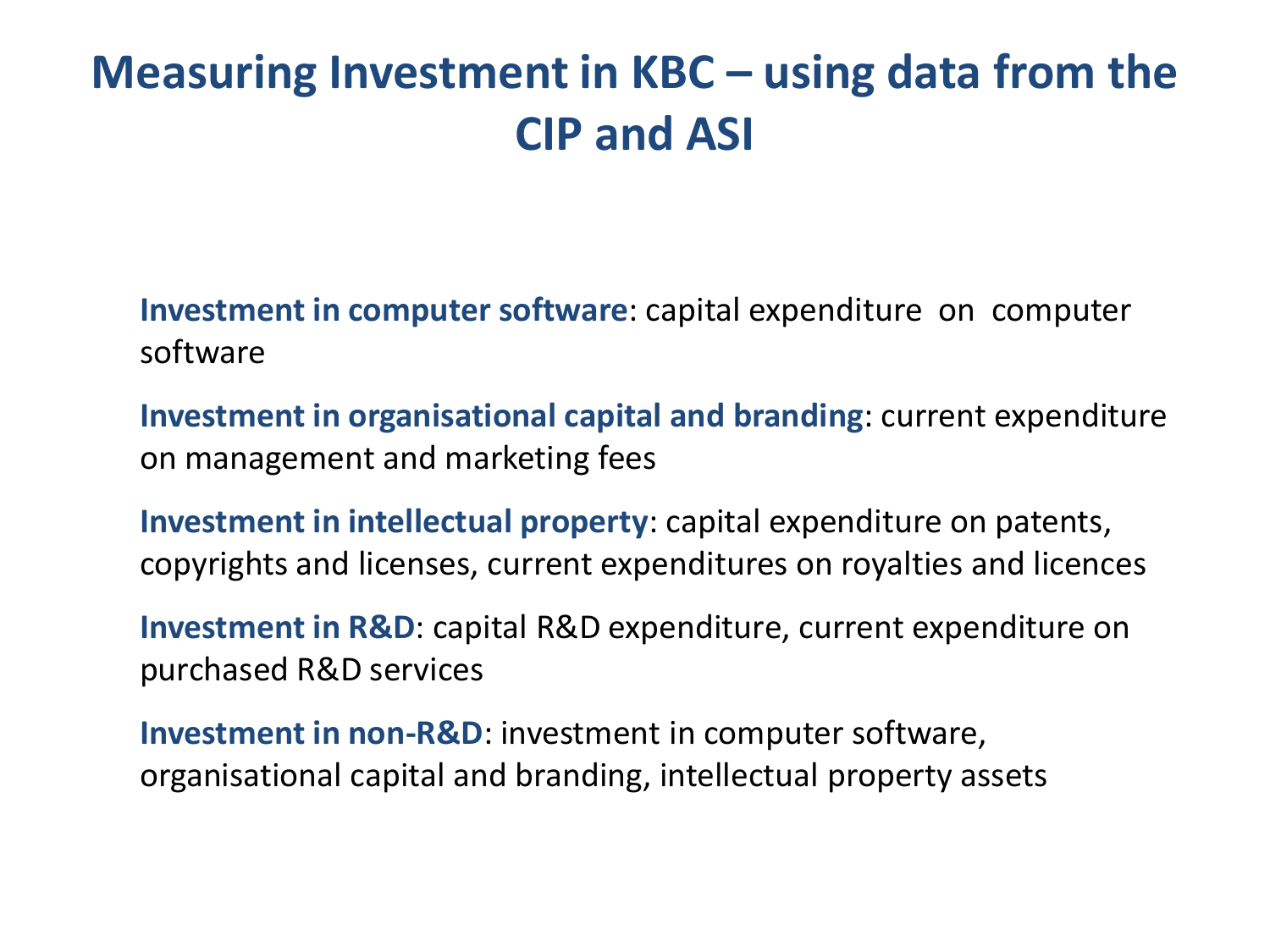# **Econometric Methodology**

### **Dynamic econometric model**

 $\ln(VA/Empl_{ij,t}) = \beta_0 + \beta_1 \ln(VA/Empl_{ij,t-1}) + \beta_2 \ln(Intangibles/Empl_{ij,t}) + \beta_4 \ln(Tangibles/Empl_{ij,t})$  $+\beta_5\ln(Wage/Empl)_{i,i,t} + \beta_5\ln(Age)_{i,i,t} + \beta_5\ln( Foreign)_{i,i,t} + \delta_t + \sigma_i + \rho_i + \mu_{i,t}$ 

- Productivity is measured as value-added per employee
- The relationship between investment in KBC and productivity is conditioned on the amount invested in tangibles, the average wage, the age and the ownership of the firm.
- All other time constant unobservable factors are also taken into account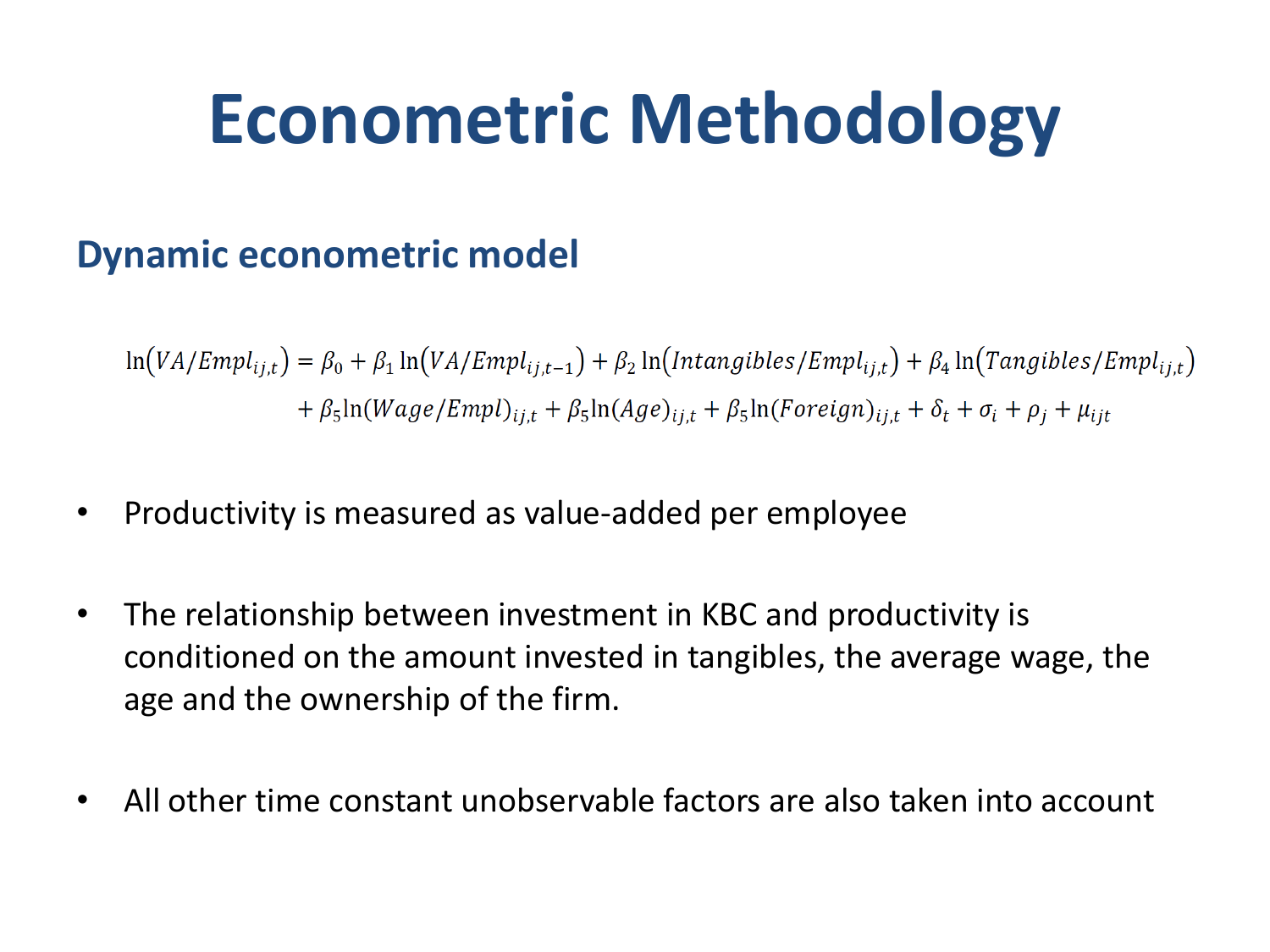## **Empirical Results – Aggregate Intangible Assets**

| Investment in intangibles and firm productivity $-$ all intangible assets |                          |              |            |                |            |  |  |  |
|---------------------------------------------------------------------------|--------------------------|--------------|------------|----------------|------------|--|--|--|
|                                                                           | (1)                      | (2)          | (3)<br>(4) |                | (5)        |  |  |  |
| Dependent variable                                                        | Value-added per employee |              |            |                |            |  |  |  |
| Estimator                                                                 | System GMM               |              |            |                |            |  |  |  |
| GMM lag structure                                                         | $t-2$ , $t-3$ , $t-4$    |              |            |                |            |  |  |  |
| Sample                                                                    | <b>All firms</b>         | <b>Irish</b> | Foreign    | <b>Service</b> | Manuf.     |  |  |  |
| Ln (VA/Employee) <sub>t-1</sub>                                           | $0.637***$               | $0.720***$   | $0.611***$ | $0.651***$     | $0.495***$ |  |  |  |
|                                                                           | (0.038)                  | (0.066)      | (0.056)    | (0.065)        | (0.103)    |  |  |  |
| Ln (Intang. /Empl.)                                                       | $0.185**$                | $0.363*$     | $0.240***$ | $0.119***$     | $0.388***$ |  |  |  |
|                                                                           | (0.077)                  | (0.206)      | (0.044)    | (0.045)        | (0.099)    |  |  |  |
| Ln (Tang. /Empl.)                                                         | 0.023                    | $-0.229***$  | 0.120      | $-0.001$       | 0.101      |  |  |  |
|                                                                           | (0.086)                  | (0.087)      | (0.095)    | (0.099)        | (0.145)    |  |  |  |
| In(Wage/Employee)                                                         | 0.260                    | $-0.487$     | $0.859***$ | 0.647'         | $0.546**$  |  |  |  |
|                                                                           | (0.308)                  | (0.479)      | (0.307)    | (0.420)        | (0.259)    |  |  |  |
| In(Age)                                                                   | $0.016**$                | $0.026***$   | 0.023      | 0.012'         | 0.009      |  |  |  |
|                                                                           | (0.007)                  | (0.008)      | (0.019)    | (0.008)        | (0.009)    |  |  |  |
| Foreign-owned                                                             | $0.069***$               |              |            | 0.022          | $0.098***$ |  |  |  |
|                                                                           | (0.017)                  |              |            | (0.018)        | (0.020)    |  |  |  |
| Time dummies                                                              | Y                        | Υ            | Y          | Υ              | Υ          |  |  |  |
| NACE 2-dig FE                                                             | Υ                        | Υ            | Υ          | Υ              | Υ          |  |  |  |
| Firm FE                                                                   | Y                        | Υ            | Y          | Υ              | Y          |  |  |  |
| N observations                                                            | 25674                    | 20729        | 4945       | 17336          | 7809       |  |  |  |
| <b>GMM</b> instruments                                                    | 72                       | 71           | 71         | 72             | 72         |  |  |  |
| P value AR2 test                                                          | 0.735                    | 0.526        | 0.888      | 0.864          | 0.695      |  |  |  |
| P value Hansen test                                                       | 0.522                    | 0.513        | 0.827      | 1.000          | 1.000      |  |  |  |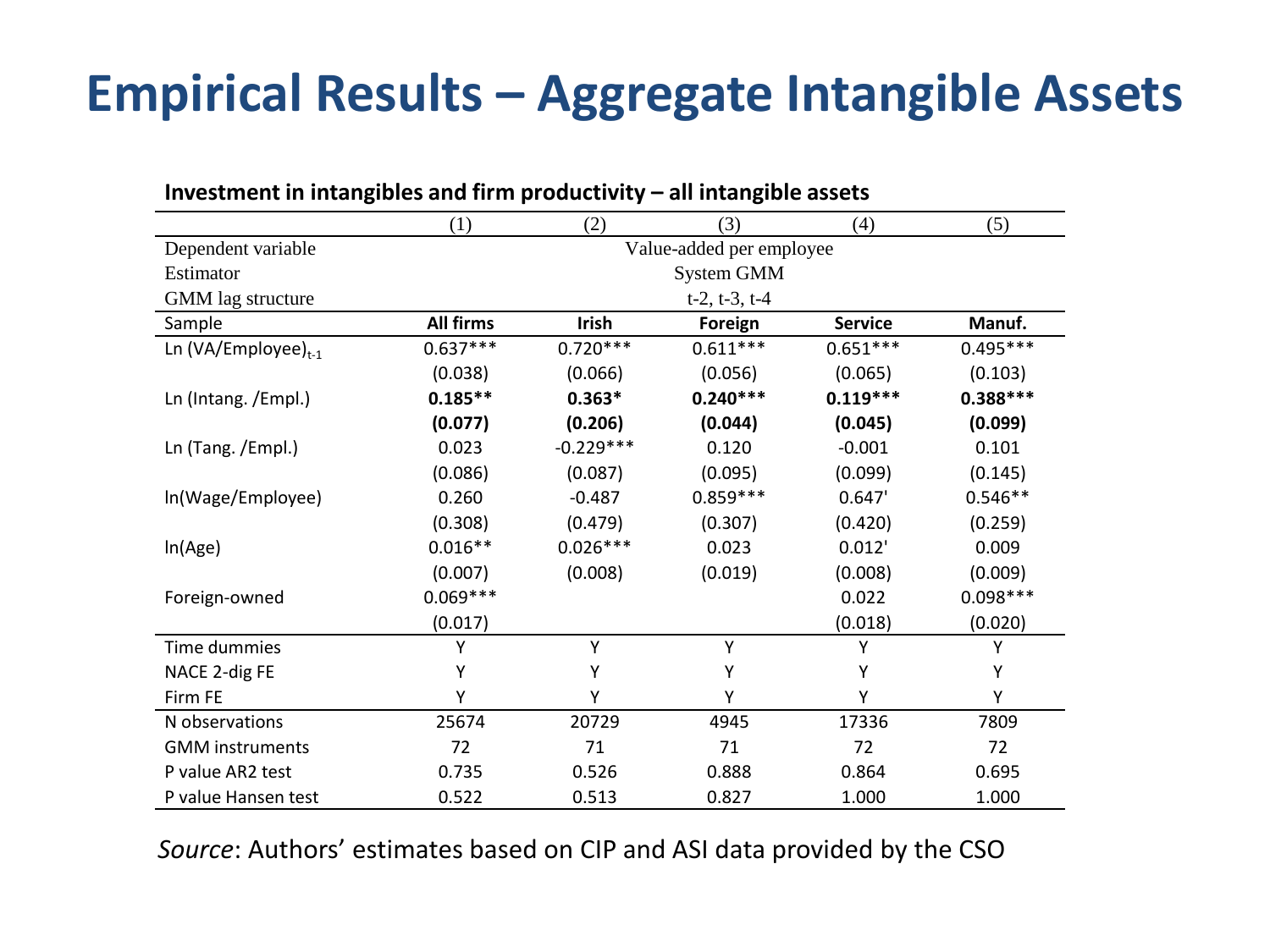## **Empirical Results – Aggregate Intangibles by Firm Size**

#### **Investment in intangibles and firm productivity – aggregate intangibles, by size groups**

|                         | (1)         | (2)        | (3)           | (4)        | (5)                     | (6)          | (7)           | (8)         |
|-------------------------|-------------|------------|---------------|------------|-------------------------|--------------|---------------|-------------|
|                         |             |            |               |            | <b>Only Irish firms</b> |              |               |             |
|                         | <b>SMEs</b> | Small      | <b>Medium</b> | Large      | <b>SMEs</b>             | <b>Small</b> | <b>Medium</b> | Large       |
| $ln(VA/Employee)_{t-1}$ | $0.561***$  | $0.508***$ | $0.662***$    | $0.707***$ | $0.614***$              | $0.536***$   | $0.665***$    | $0.836***$  |
|                         | (0.047)     | (0.047)    | (0.057)       | (0.063)    | (0.067)                 | (0.090)      | (0.070)       | (0.138)     |
| Ln (Intang. /Empl.)     | $0.235**$   | $0.139*$   | $0.213**$     | 0.088      | $0.542**$               | $0.530***$   | 0.227         | 0.199       |
|                         | (0.096)     | (0.071)    | (0.108)       | (0.081)    | (0.234)                 | (0.187)      | (0.173)       | (0.331)     |
| Ln (Tang. /Employee)    | 0.129       | 0.061      | $-0.070$      | $-0.097$   | $-0.241***$             | $-0.286***$  | $-0.101$      | $-0.046$    |
|                         | (0.103)     | (0.099)    | (0.066)       | (0.178)    | (0.091)                 | (0.099)      | (0.077)       | (0.095)     |
| Ln (Wage/Employee)      | $0.695*$    | $1.187***$ | 0.461         | 0.481      | 0.214                   | 0.334        | $0.960**$     | $-0.323$    |
|                         | (0.395)     | (0.412)    | (0.494)       | (0.594)    | (0.546)                 | (0.450)      | (0.442)       | (1.151)     |
| In(Age)                 | $0.013**$   | 0.009      | 0.013         | 0.006      | $0.015**$               | $0.017**$    | $-0.007$      | 0.093'      |
|                         | (0.006)     | (0.008)    | (0.010)       | (0.024)    | (0.007)                 | (0.008)      | (0.009)       | (0.060)     |
| Foreign-owned           | $0.057**$   | $0.084***$ | 0.030         | $0.059**$  |                         |              |               |             |
|                         | (0.024)     | (0.021)    | (0.035)       | (0.024)    |                         |              |               |             |
| Constant                | $-0.024**$  | $-0.034**$ | $-0.029*$     | $-0.033$   | $-0.015*$               | $-0.020**$   | $-0.033**$    | $-0.076***$ |
|                         | (0.010)     | (0.016)    | (0.015)       | (0.040)    | (0.008)                 | (0.009)      | (0.014)       | (0.025)     |
| Time dummies            | Υ           | Υ          | Υ             | Υ          | Υ                       | Υ            | Y             | Y           |
| NACE 2-dig FE           | Υ           | Υ          | Y             | Υ          | Υ                       | Υ            | Y             | Y           |
| Firm FE                 | Υ           | Υ          | Υ             | Υ          | Υ                       | Υ            | Υ             | Υ           |
| N observations          | 23629       | 14560      | 9069          | 2045       | 19756                   | 12966        | 6790          | 973         |
| <b>GMM</b> instruments  | 72          | 72         | 72            | 72         | 71                      | 71           | 71            | 71          |
| P value AR2 test        | 0.723       | 0.412      | 0.681         | 0.555      | 0.696                   | 0.725        | 0.898         | 0.495       |
| P value Hansen test     | 0.353       | 0.572      | 0.752         | 0.883      | 0.509                   | 0.509        | 0.787         | 0.932       |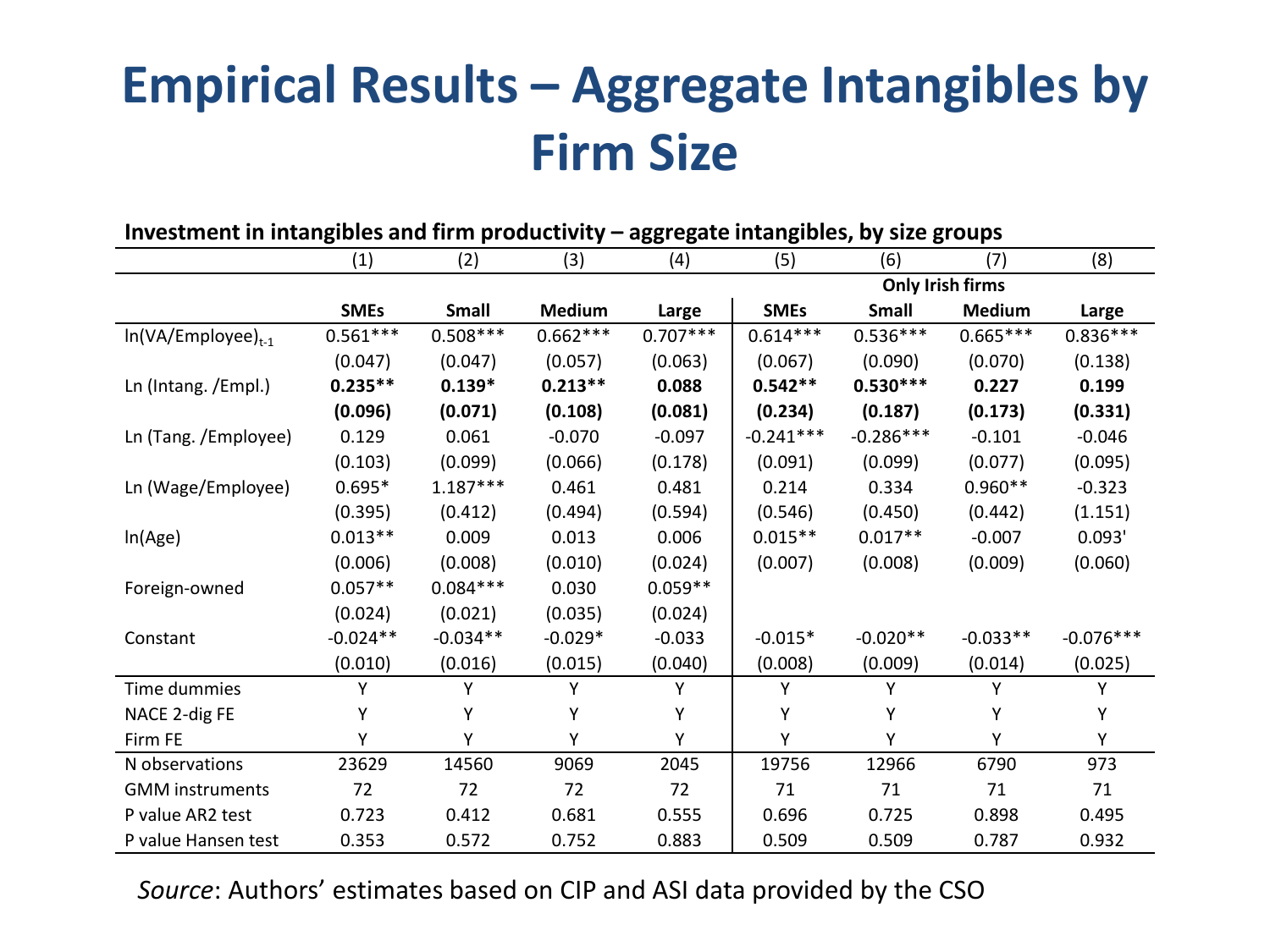### **Empirical Results – Specific Intangible Assets**

| mesunent in mangibies and min productivity<br><b>SPECIFIC IFICATIONE ASSELS</b> |                          |            |                |                |            |  |  |  |  |
|---------------------------------------------------------------------------------|--------------------------|------------|----------------|----------------|------------|--|--|--|--|
|                                                                                 | (1)                      | (2)        | (3)            | (4)            | (5)        |  |  |  |  |
| Dependent variable                                                              | Value-added per employee |            |                |                |            |  |  |  |  |
| Estimator                                                                       | System GMM               |            |                |                |            |  |  |  |  |
| GMM lag structure                                                               | $t-2$ , $t-3$ , $t-4$    |            |                |                |            |  |  |  |  |
| Sample                                                                          | <b>All firms</b>         | Irish      | Foreign        | <b>Service</b> | Manuf.     |  |  |  |  |
| Ln (VA/Employee) $_{t-1}$                                                       | $0.635***$               | $0.716***$ | $0.646***$     | $0.647***$     | $0.509***$ |  |  |  |  |
|                                                                                 | (0.028)                  | (0.056)    | (0.037)        | (0.026)        | (0.080)    |  |  |  |  |
| Ln (R&D/Employee)                                                               | $0.296*$                 | $0.544**$  | 0.270'         | 0.164          | $0.277***$ |  |  |  |  |
|                                                                                 | (0.174)                  | (0.219)    | (0.168)        | (0.380)        | (0.068)    |  |  |  |  |
| Ln (Software/Employee)                                                          | $1.304***$               | $-0.206$   | $0.979***$     | $1.931*$       | $0.890***$ |  |  |  |  |
|                                                                                 | (0.464)                  | (0.968)    | (0.354)        | (0.992)        | (0.143)    |  |  |  |  |
| Ln (Organis. Capital/Employee)                                                  | $0.201***$               | $0.342**$  | $0.252***$     | 0.100'         | $0.276***$ |  |  |  |  |
|                                                                                 | (0.055)                  | (0.137)    | (0.060)        | (0.065)        | (0.074)    |  |  |  |  |
| Ln (IP Assets/Employee)                                                         | 0.069'                   | 0.070      | $0.080**$      | 0.019          | $0.290***$ |  |  |  |  |
|                                                                                 | (0.044)                  | (0.112)    | (0.035)        | (0.044)        | (0.065)    |  |  |  |  |
| Ln (Other Intangibles/Empl.)                                                    | 0.100                    | 0.251      | 0.057<br>0.054 |                | 0.127      |  |  |  |  |
|                                                                                 | (0.160)                  | (0.297)    | (0.108)        | (0.121)        | (0.095)    |  |  |  |  |
| Time dummies                                                                    | γ                        | Υ          | Υ              | Υ              | Υ          |  |  |  |  |
| NACE 2-dig FE                                                                   |                          | Υ          |                | Υ              | Υ          |  |  |  |  |
| Firm FE                                                                         | ν                        | γ          | γ              | Υ              | Υ          |  |  |  |  |
| N observations                                                                  | 25674                    | 20729      | 4945           | 17336          | 7809       |  |  |  |  |
| <b>GMM</b> instruments                                                          | 140                      | 139        | 139            | 140            | 140        |  |  |  |  |
| P value AR2 test                                                                | 0.665                    | 0.502      | 0.788          | 0.944          | 0.572      |  |  |  |  |
| P value Hansen test                                                             | 1.000                    | 1.000      | 1.000          | 1              | 1          |  |  |  |  |

#### **Investment in intangibles and firm productivity – specific intangible assets**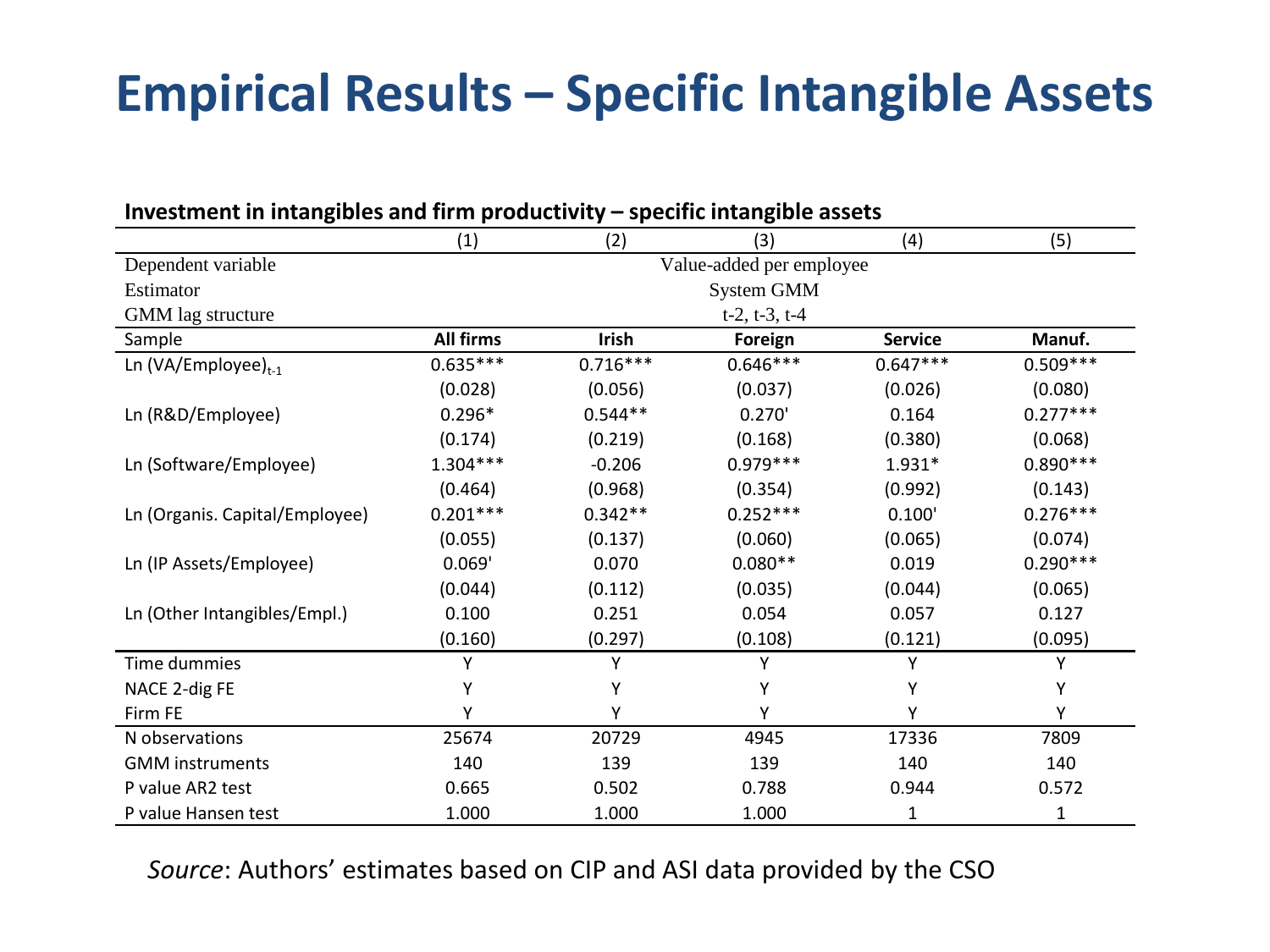## **Empirical Results – Specific Intangible Assets by Firm Size**

| Investment in intangibles and firm productivity - specific intangibles, by firm size groups |                          |              |               |            |               |              |                         |            |
|---------------------------------------------------------------------------------------------|--------------------------|--------------|---------------|------------|---------------|--------------|-------------------------|------------|
|                                                                                             | (1)                      | (2)          | (3)           | (4)        | (5)           | (6)          | (7)                     | (8)        |
| Dependent variable                                                                          | Value added per employee |              |               |            |               |              |                         |            |
| Estimator                                                                                   |                          |              |               |            | System GMM    |              |                         |            |
| GMM lag structure                                                                           |                          |              |               |            | t-2, t-3, t-4 |              |                         |            |
|                                                                                             |                          |              |               |            |               |              | <b>Irish firms only</b> |            |
| Sample                                                                                      | <b>SMEs</b>              | <b>Small</b> | <b>Medium</b> | Large      | <b>SMEs</b>   | <b>Small</b> | <b>Medium</b>           | Large      |
| Ln (VA/Employee) $_{t-1}$                                                                   | $0.595***$               | $0.602***$   | $0.721***$    | $0.693***$ | $0.647***$    | $0.577***$   | $0.778***$              | $0.865***$ |
|                                                                                             | (0.035)                  | (0.047)      | (0.051)       | (0.038)    | (0.076)       | (0.081)      | (0.072)                 | (0.086)    |
| Ln (R&D/Employee)                                                                           | $0.325**$                | $0.217**$    | $0.276**$     | 0.005      | 0.126         | $1.224*$     | 0.152                   | $-0.743$   |
|                                                                                             | (0.129)                  | (0.089)      | (0.115)       | (0.212)    | (0.312)       | (0.700)      | (0.246)                 | (0.723)    |
| Ln (Software/Employee)                                                                      | 0.970'                   | 0.043        | 2.179         | $0.830***$ | $-0.437$      | $-2.664'$    | 1.452                   | $-1.089$   |
|                                                                                             | (0.627)                  | (0.935)      | (1.569)       | (0.236)    | (1.349)       | (1.719)      | (1.231)                 | (0.774)    |
| Ln (Organis. Cap. / Employee)                                                               | $0.196**$                | $0.286***$   | 0.122         | $0.174***$ | $0.448***$    | $0.599***$   | 0.094                   | 0.036      |
|                                                                                             | (0.087)                  | (0.086)      | (0.095)       | (0.053)    | (0.109)       | (0.104)      | (0.112)                 | (0.126)    |
| Ln (IP Assets/Employee)                                                                     | $0.168**$                | 0.114        | $0.119**$     | $-0.013$   | 0.149         | $-0.038$     | 0.068                   | $0.474*$   |
|                                                                                             | (0.082)                  | (0.148)      | (0.046)       | (0.067)    | (0.132)       | (0.169)      | (0.126)                 | (0.251)    |
| Ln (Other Intangibles/Empl.)                                                                | 0.083                    | 0.119        | 0.087         | $0.307***$ | 0.381'        | 0.463        | 0.217                   | 0.045      |
|                                                                                             | (0.096)                  | (0.122)      | (0.144)       | (0.069)    | (0.257)       | (0.573)      | (0.209)                 | (0.311)    |
| Time dummies                                                                                | Υ                        | Υ            | Y             | Υ          | Υ             | Y            | Y                       | Υ          |
| NACE 2-dig FE                                                                               | Υ                        | Y            | Υ             | Υ          | Υ             | Y            | Υ                       | Υ          |
| Firm FE                                                                                     | Υ                        | Υ            | Y             | Υ          | Υ             | Υ            | Υ                       | Y          |
| N observations                                                                              | 23629                    | 14560        | 9069          | 2045       | 19756         | 12966        | 6790                    | 973        |
| <b>GMM</b> instruments                                                                      | 140                      | 140          | 140           | 140        | 139           | 139          | 139                     | 139        |
| P value AR2 test                                                                            | 0.828                    | 0.478        | 0.539         | 0.547      | 0.688         | 0.565        | 0.791                   | 0.363      |
| P value Hansen test                                                                         | 1.000                    | 1.000        | 1.000         | 1.000      | 1.000         | 1.000        | 1.000                   | 1.000      |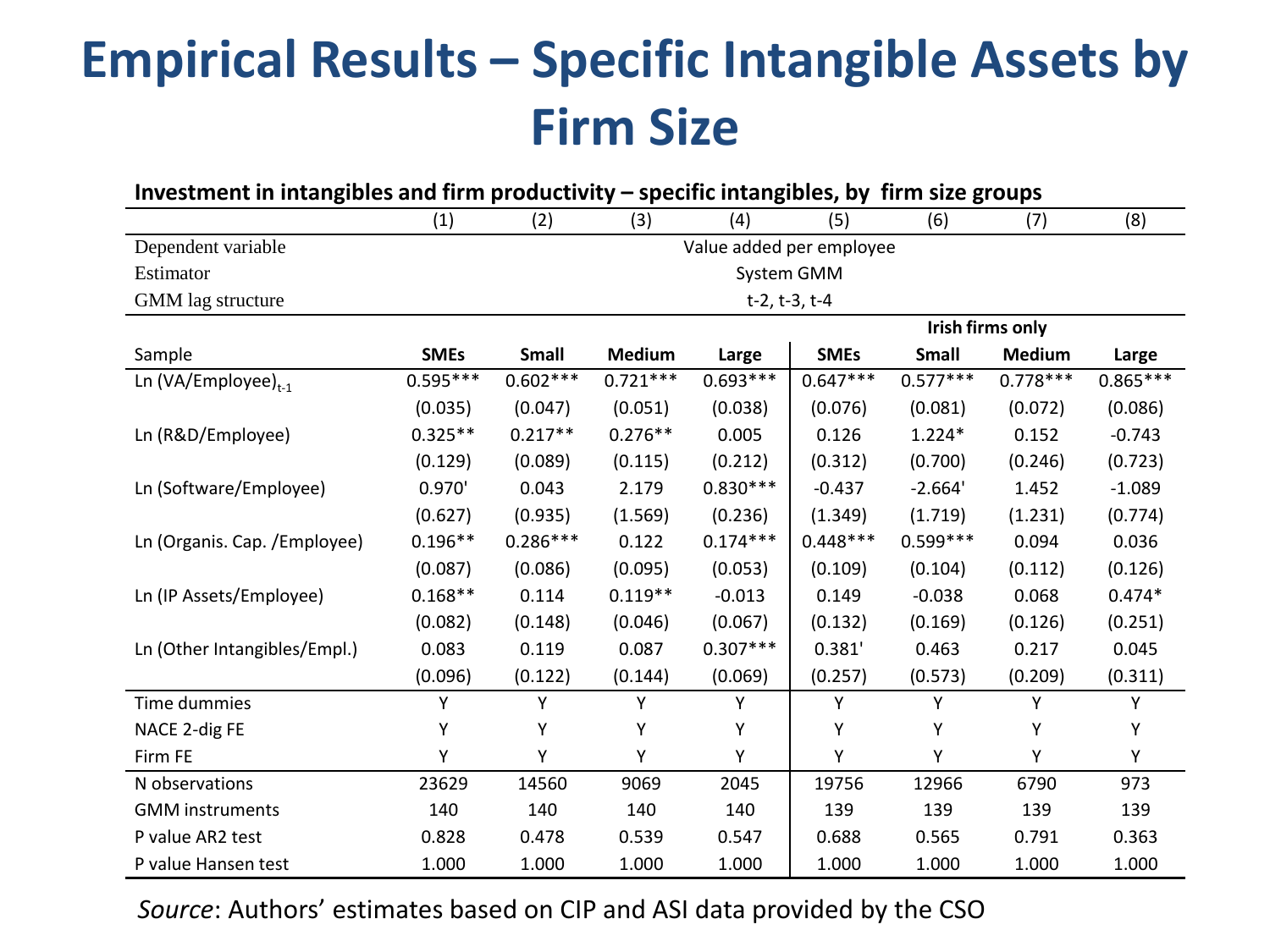## **Key Findings**

#### **Investment in KBC is an important driver of firms' productivity in Ireland**

• 10 per cent higher investment in KBC per employee is associated with 2 per cent higher productivity

#### **Aggregate KBC investment and productivity**

- Productivity responsiveness is larger for Irish-owned firms than for foreign-owned firms
- SMEs benefit more relative to large firms
- The sensitivity of productivity to investment in KBC is larger in manufacturing firms than in services firms

#### **Specific KBC assets and productivity**

- Irish-owned firms productivity is mostly responsive to investment in R&D and organisational capital and branding
- Foreign-owned firms productivity is mostly responsive to investment in non-R&D assets (computer software, organisational capital and branding, IP assets)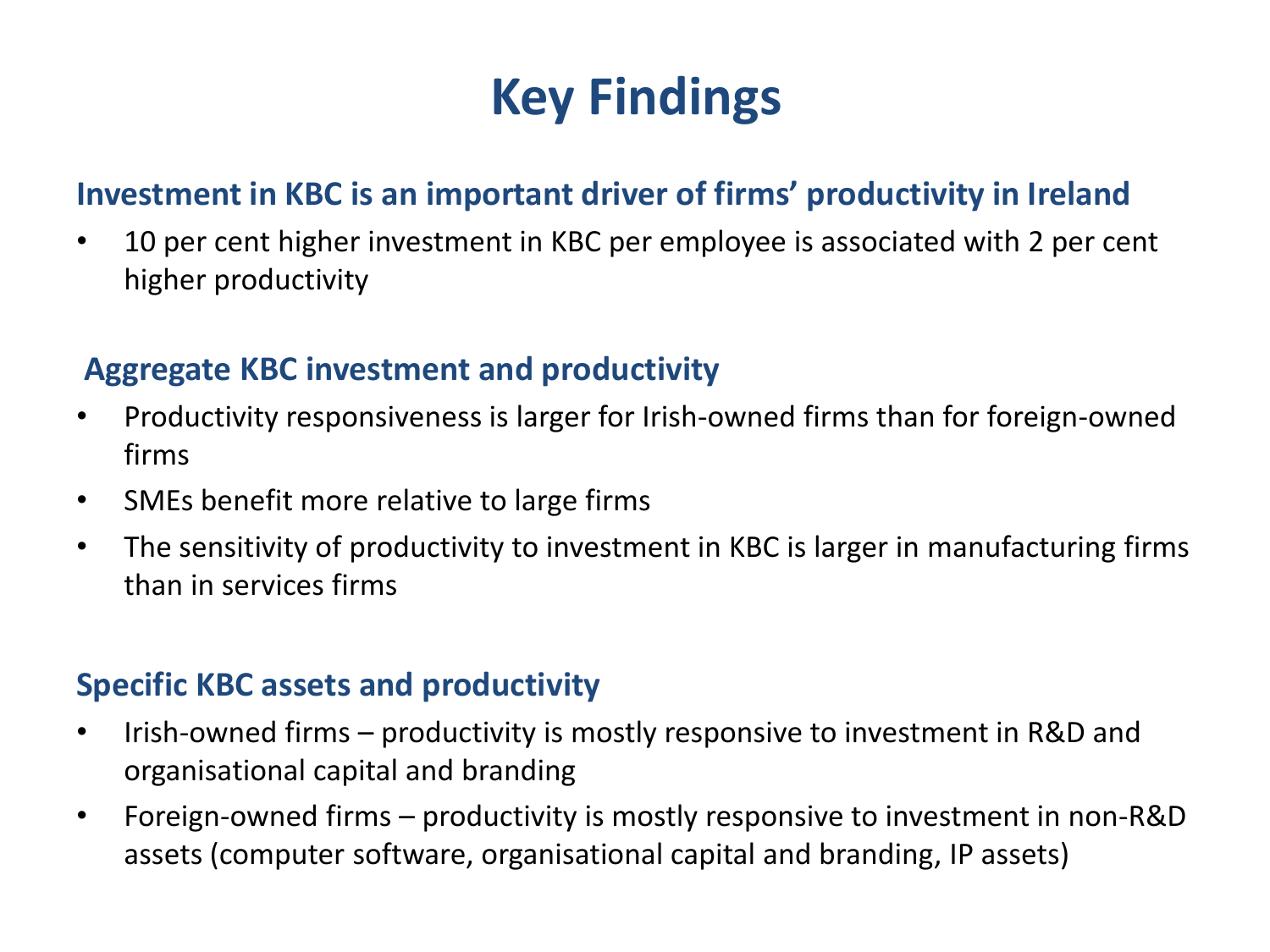### **Implications for Enterprise Policies**

• **A comprehensive policy approach** to enterprise supports for investment in knowledge-based capital beyond R&D could be beneficial for productivity performance

### • **A targeted enterprise policy approach**

- Irish-owned/foreign-owned
- SMEs/large
- Manufacturing/services
- **An integrated set of supports for enterprises with similar characteristics** in the areas of exporting and investment in knowledge-based capital could increase effectiveness